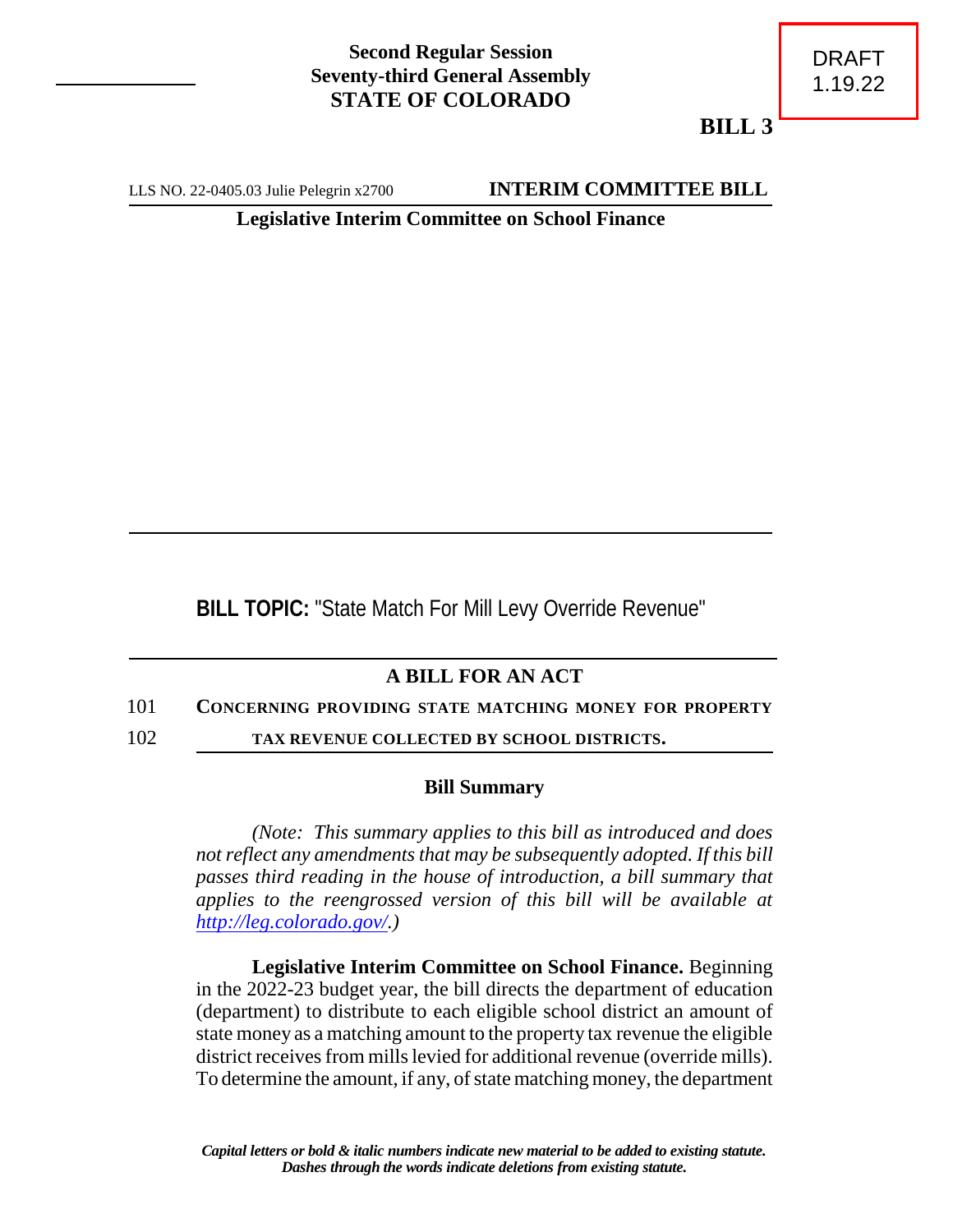must calculate for each district:

- ! The district's maximum number of override mills; and
- ! The number of override mills the district may be expected to levy toward the district's maximum number of override mills (override mill capacity), based on the district's median household income.

If a district's override mill capacity is less than the maximum number of override mills, the district is eligible to receive matching state money. The department must calculate each eligible district's mill levy match amount as provided in the bill. The department must distribute the mill levy match amounts from the mill levy override match fund created in the bill.

 *Be it enacted by the General Assembly of the State of Colorado:* **SECTION 1.** In Colorado Revised Statutes, **add** 22-54-107.9 as 3 follows: **22-54-107.9. Override mill levy match - calculation - distribution - fund created - definitions.** (1) AS USED IN THIS SECTION, UNLESS THE CONTEXT OTHERWISE REQUIRES: (a) "APPLICABLE BUDGET YEAR" MEANS THE BUDGET YEAR IN WHICH THE DEPARTMENT DISTRIBUTES MONEY PURSUANT TO THIS SECTION TO A DISTRICT. (b) "APPLICABLE PROPERTY TAX YEAR"MEANS THE PROPERTY TAX YEAR THAT ENDS DURING THE APPLICABLE BUDGET YEAR. (c) "DEPARTMENT" MEANS THE DEPARTMENT OF EDUCATION 13 CREATED PURSUANT TO SECTION 24-1-115. (d) "ELIGIBLE DISTRICT" MEANS A DISTRICT FOR WHICH THE OVERRIDE MILL CAPACITY IS LESS THAN THE MAXIMUM NUMBER OF OVERRIDE MILLS CALCULATED FOR THE DISTRICT. (e) "MAXIMUM NUMBER OF OVERRIDE MILLS" IS THE NUMBER OF OVERRIDE MILLS CALCULATED FOR A DISTRICT PURSUANT TO SUBSECTION (3) OF THIS SECTION.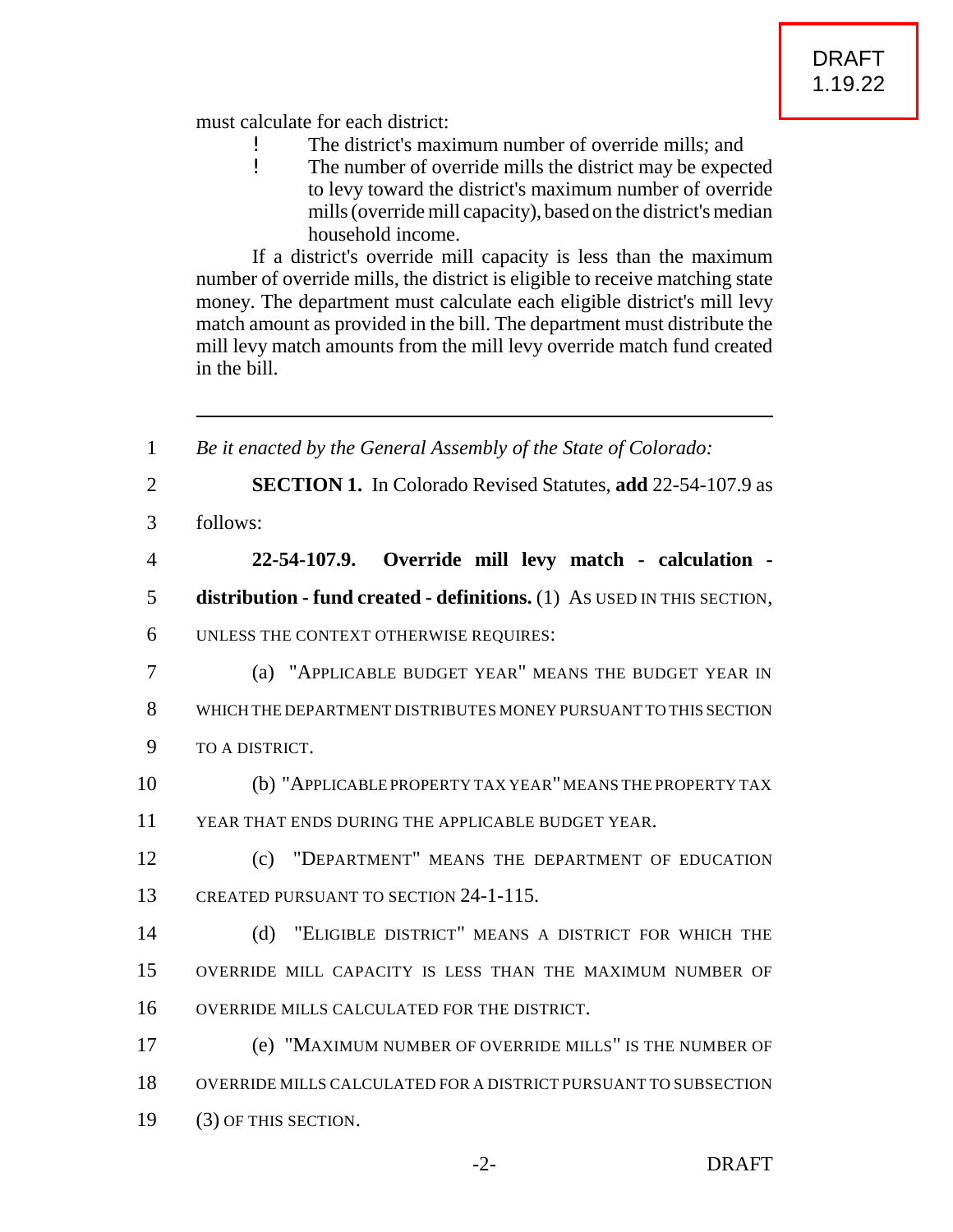(f) "OVERRIDE MILL CAPACITY" MEANS THE NUMBER OF OVERRIDE 2 MILLS CALCULATED PURSUANT TO SUBSECTION (4) OF THIS SECTION THAT A DISTRICT MAY BE EXPECTED TO LEVY TOWARD THE DISTRICT'S MAXIMUM NUMBER OF OVERRIDE MILLS.

 (g) "OVERRIDE MILLS" MEANS PROPERTY TAX MILLS THAT A DISTRICT LEVIES PURSUANT TO SECTION 22-54-108.

 (h) "TOTAL PROGRAM" MEANS THE AMOUNT OF TOTAL PROGRAM FUNDING FOR A DISTRICT CALCULATED PURSUANT TO SECTION 22-54-104 (2) BEFORE APPLICATION OF THE BUDGET STABILIZATION FACTOR.

 (2) (a) BEGINNING IN THE 2022-23 BUDGET YEAR AND FOR EACH BUDGET YEAR THEREAFTER, THE DEPARTMENT SHALL ANNUALLY DISTRIBUTE TO EACH ELIGIBLE DISTRICT AN OVERRIDE MILL MATCH AMOUNT CALCULATED AS PROVIDED IN THIS SECTION. THE DEPARTMENT SHALL DISTRIBUTE THE OVERRIDE MILL MATCH AMOUNT FROM MONEY ANNUALLY APPROPRIATED TO THE MILL LEVY OVERRIDE MATCH FUND CREATED IN SUBSECTION (6) OF THIS SECTION. IN A BUDGET YEAR IN WHICH THE GENERAL ASSEMBLY DOES NOT APPROPRIATE A SUFFICIENT AMOUNT TO FULLY FUND THE DISTRIBUTIONS CALCULATED PURSUANT TO THIS SECTION, THE DEPARTMENT SHALL REDUCE THE AMOUNT OF EACH ELIGIBLE DISTRICT'S DISTRIBUTION BY THE SAME PERCENTAGE THAT THE DEFICIT BEARS TO THE AMOUNT REQUIRED TO FULLY FUND THE 22 DISTRIBUTIONS CALCULATED PURSUANT TO THIS SECTION.

23 (b) THE OVERRIDE MILL MATCH AMOUNT THAT AN ELIGIBLE DISTRICT RECEIVES PURSUANT TO THIS SECTION IS DEEMED TO BE ADDITIONAL MILL LEVY REVENUE THAT IS SUBJECT TO DISTRIBUTION TO THE CHARTER SCHOOLS OF THE DISTRICT IN THE SAME MANNER THAT THE DISTRICT DISTRIBUTES OTHER ADDITIONAL MILL LEVY REVENUE THAT IT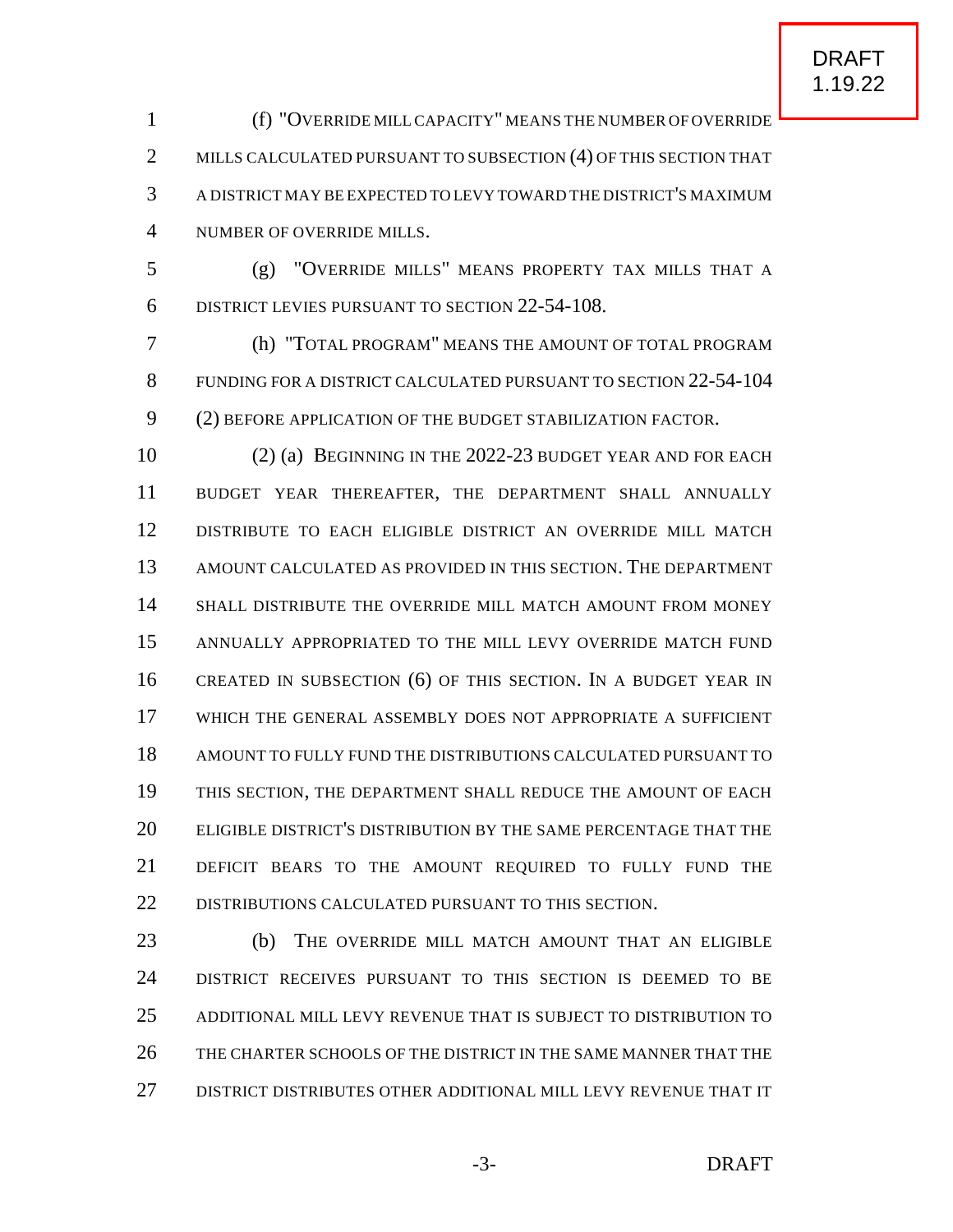COLLECTS TO THE CHARTER SCHOOLS OF THE DISTRICT PURSUANT TO 2 SECTION 22-32-108.5.

 (3) (a) FOR THE 2022-23 BUDGET YEAR AND FOR EACH BUDGET YEAR THEREAFTER,THE DEPARTMENT SHALL ANNUALLY DETERMINE EACH DISTRICT'S MAXIMUM NUMBER OF OVERRIDE MILLS, WHICH IS EQUAL TO THE NUMBER OF MILLS THAT THE DISTRICT MAY LEVY FOR THE APPLICABLE PROPERTY TAX YEAR TO GENERATE PROPERTY TAX REVENUE EQUAL TO TWENTY-FIVE PERCENT OR THIRTY PERCENT, WHICHEVER IS APPLICABLE 9 PURSUANT TO SECTION  $22-54-108$  (3)(b)(III) AND (3)(b)(IV), OF THE DISTRICT'S:

 (I) TOTAL PROGRAM FOR THE APPLICABLE BUDGET YEAR, IF TEN PERCENT OR LESS OF THE DISTRICT'S FUNDED PUPIL COUNT FOR THE APPLICABLE BUDGET YEAR IS ATTRIBUTABLE TO THE DISTRICT'S ONLINE PUPIL ENROLLMENT; OR

 (II) ADJUSTED TOTAL PROGRAM FOR THE APPLICABLE BUDGET YEAR CALCULATED PURSUANT TO SUBSECTION (3)(b) OF THIS SECTION, IF MORE THAN TEN PERCENT OF THE DISTRICT'S FUNDED PUPIL COUNT FOR THE APPLICABLE BUDGET YEAR IS ATTRIBUTABLE TO THE DISTRICT'S ONLINE PUPIL ENROLLMENT.

 (b) IF MORE THAN TEN PERCENT OF A DISTRICT'S FUNDED PUPIL COUNT FOR THE APPLICABLE BUDGET YEAR IS ATTRIBUTABLE TO THE DISTRICT'S ONLINE PUPIL ENROLLMENT, THE DEPARTMENT SHALL CALCULATE THE DISTRICT'S ADJUSTED TOTAL PROGRAM AS FOLLOWS:

 (I) THE DEPARTMENT SHALL REDUCE THE DISTRICT'S ONLINE PUPIL ENROLLMENT IN ACCORDANCE WITH THE FOLLOWING FORMULA: 26 DISTRICT ONLINE PUPIL ENROLLMENT - (((DISTRICT FUNDED PUPIL

27 COUNT - DISTRICT ONLINE PUPIL ENROLLMENT)  $\div$  .9) X .1)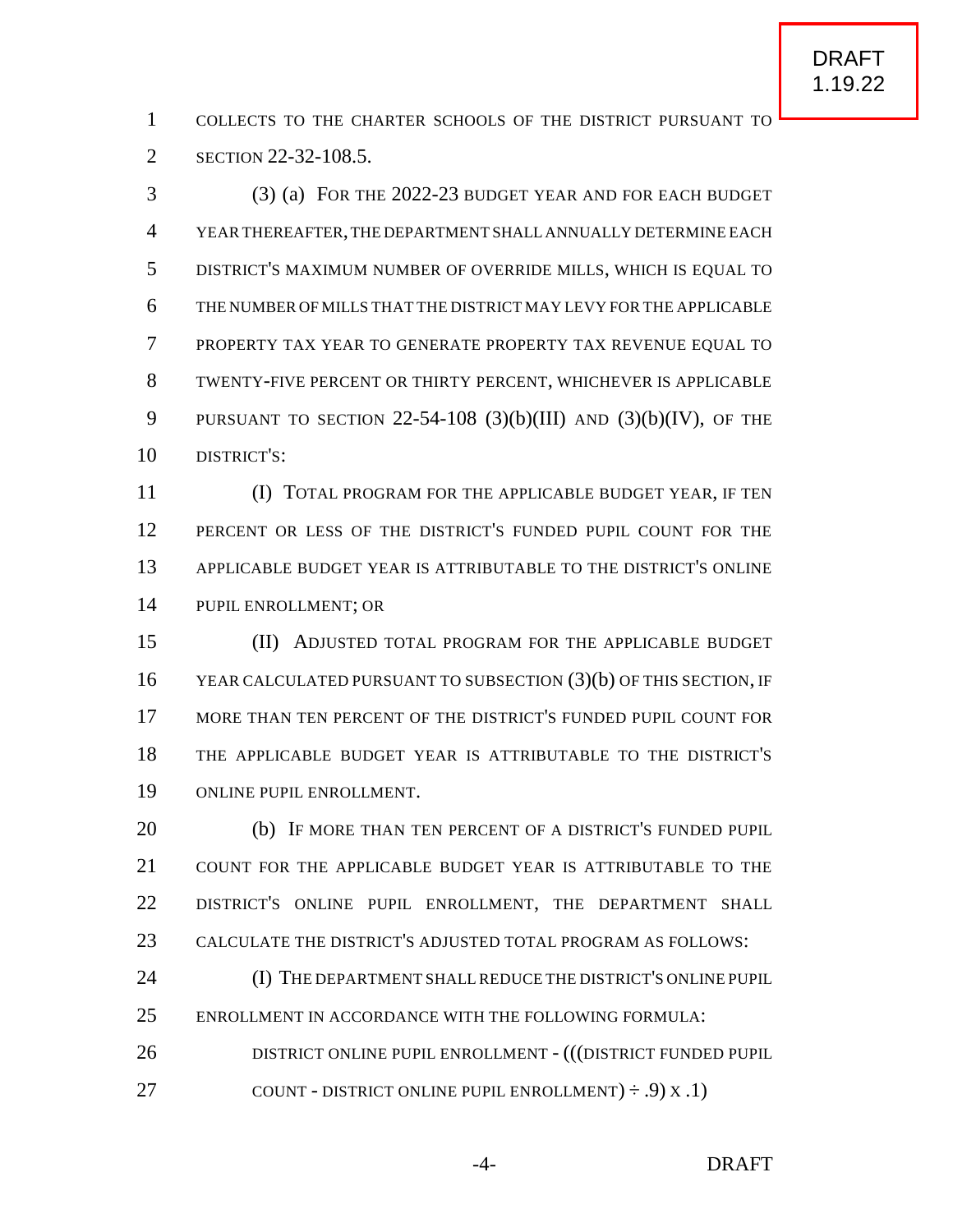(II) THE DEPARTMENT SHALL SUBTRACT FROM THE DISTRICT'S TOTAL PROGRAM FOR THE APPLICABLE BUDGET YEAR AN AMOUNT EQUAL TO THE DISTRICT'S REDUCED ONLINE PUPIL ENROLLMENT, CALCULATED PURSUANT TO SUBSECTION (3)(b)(I) OF THIS SECTION, MULTIPLIED BY THE PER PUPIL ONLINE FUNDING AMOUNT FOR THE APPLICABLE BUDGET YEAR 6 AS DESCRIBED IN SECTION 22-54-104  $(4.5)(c)(II)$ , BEFORE APPLICATION OF THE BUDGET STABILIZATION FACTOR.

 (4) (a) FOR THE 2022-23 BUDGET YEAR AND EVERY FIVE YEARS THEREAFTER, THE DEPARTMENT SHALL DETERMINE THE FIVE-YEAR AVERAGE MEDIAN HOUSEHOLD INCOME FOR EACH DISTRICT IN THE STATE, REFERRED TO IN THIS SECTION AS THE "AVERAGE MEDIAN INCOME", BY AVERAGING THE MEDIAN HOUSEHOLD INCOME FOR EACH DISTRICT AS DETERMINED BY THE UNITED STATES CENSUS BUREAU'S AMERICAN COMMUNITY SURVEY FOR THE PRECEDING FIVE CALENDAR YEARS. THE DEPARTMENT SHALL DETERMINE THE AMOUNT OF THE DIFFERENCE BETWEEN THE HIGHEST AVERAGE MEDIAN INCOME AND LOWEST AVERAGE MEDIAN INCOME AMONG ALL DISTRICTS IN THE STATE, REFERRED TO IN THIS SECTION AS THE "MEDIAN INCOME GAP".

 (b) FOR THE 2022-23 BUDGET YEAR AND EVERY FIVE BUDGET YEARS THEREAFTER, USING THE AVERAGE MEDIAN INCOME FOR EACH DISTRICT, THE DEPARTMENT SHALL DETERMINE FOR EACH DISTRICT THE 22 DISTRICT'S OVERRIDE MILL CAPACITY, WHICH IS THE NUMBER OF OVERRIDE MILLS THE DISTRICT MAY BE EXPECTED TO LEVY TOWARD THE DISTRICT'S MAXIMUM NUMBER OF OVERRIDE MILLS, USING THE FOLLOWING FORMULA: (((DISTRICT AVERAGE MEDIAN INCOME - LOWEST DISTRICT 26 AVERAGE MEDIAN INCOME)  $\div$  MEDIAN INCOME GAP)  $\times$  20) + 15 (5) FOR THE 2022-23 BUDGET YEAR AND EACH BUDGET YEAR